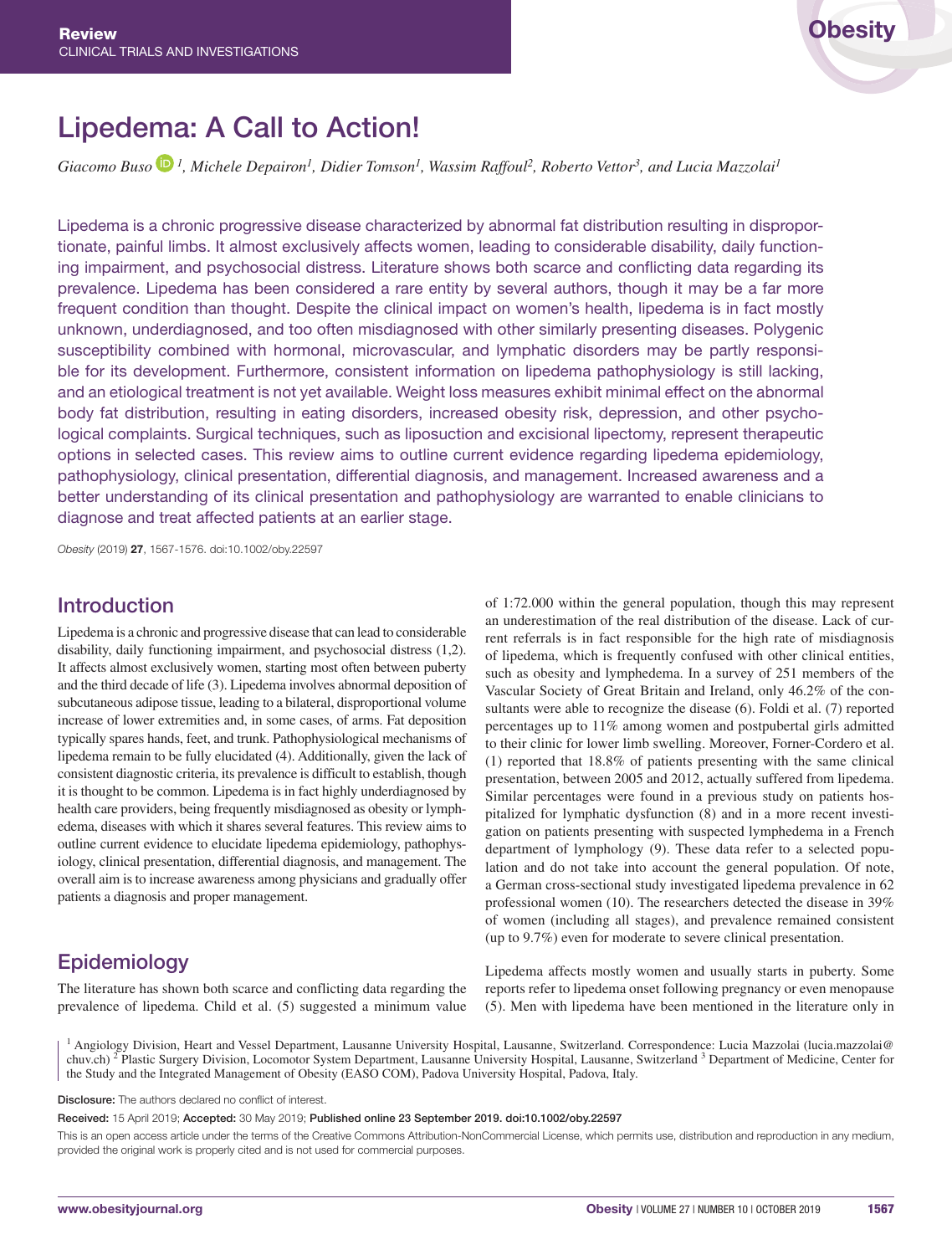case reports, and male patients tend to have concomitant conditions associated with higher estrogen and lower relative testosterone levels, such as male hypogonadism and liver disease (4,11,12). Children can also be affected, and 6.5% of infants with a supposed diagnosis of lymphedema actually suffered from lipedema in a 2011 report (13).

# Pathophysiology

Little is known about lipedema pathophysiology, although some studies have suggested that polygenic susceptibility combined with hormonal, microvascular, and lymphatic disorders may be partly responsible for its development. Therefore, adipose tissue enlargement might not be the initial step in affected patients but rather the consequence of lymphangiopathy and/or microvascular dysfunction, starting a vicious cycle and resulting in persistent alterations in lymphatic and blood microcirculation. Hypothetical pathophysiological mechanisms responsible for lipedema development have been reviewed by Szél et al. (4). Several genes under the influence of estrogen, involved in vasculo- or lymphangio-genesis, may play a role in endothelial dysfunction and lymphangiopathy. Additionally, it could be tempting to speculate that imbalanced estrogen-mediated mechanisms of weight control in the central nervous system may be involved, at least partly, in lipedema pathogenesis, as 17β-estradiol's actions in the brain are known to contribute to the regulation of body energy homeostasis, particularly in females (14). Estrogen also plays a pivotal role in region-specific sympathetic innervation of subcutaneous adipose tissue. An intriguing hypothesis is that local inflammation of sensory nerves and adipose tissue dysfunction may act together and be responsible for the neuropathy typically found in this condition. Nonetheless, in light of the lack of high-quality scientific research on lipedema pathophysiology, opinion and consensus largely dominate the literature, and some of the proposed mechanisms need to be taken carefully with a critical view.

#### Genetic background

In 60% of patients suffering from lipedema, genetic background with familial predisposition has been described (15). Studies have suggested that positive family history in affected patients ranges between 16% and 64% (16). Furthermore, a clinical report on 330 family members found a possible autosomal dominant inheritance with incomplete disease penetrance, though genes involved have not been identified, and the unusually high prevalence of BMI consistent with obesity in the study raises questions about its applicability in the absence of obesity (5).

Lipedema was first described by Allen and Hines in 1940 as a condition characterized by "abnormally poor resistance to the passage of fluid into the tissue from the blood thus permitting oedema to occur" (17). This assertion suggests the presence of a connective tissue disorder with impaired adipose tissue elastic recoil, allowing fluid to collect rather than exit into lymphatic circulation (18). Williams syndrome, a genetic disease presenting with lipedema phenotype in both males and females, among other clinical features, is associated with loss of several genes, including *ELN* for elastin, which is an important component of connective tissue (19). Coherently with the hypothesis of an etiological role for loss of elasticity in lipedema, aortic stiffness develops in this condition (20) as well as in Williams syndrome (21). Research on both humans and animal models has suggested possible involvement of other genes. A study by Harvey et al. (22) showed that mice with functional inactivation of a single allele of the homeobox gene *PROX1* (which plays a critical role in embryonic development and functions as key regulatory

protein in neurogenesis and heart, eye lens, pancreas, and lymphatic system development) displayed both defective lymphatic vasculature and subcutaneous and intra-abdominal fat accumulation (particularly around lymph nodes and in other regions rich in lymphoid tissue). In two animal models of hereditary lymphedema, mice carrying a vascular endothelial growth factor receptor 3 (*VEGFR3*; also known as FMS-like tyrosine kinase 4 *[Flt4]*) heterozygous missense inactivating mutation, or expressing a soluble form of this receptor, developed hypoplastic dermal lymphatics and concomitant thickening of subcutaneous adipose tissue (23,24). An additional candidate in lipedema development may be *PIT1* (encoding a transcription factor involved in the specification of the lactotrope, somatotrope, and thyrotrope phenotypes in the developing anterior pituitary gland; also known as POU class 1 homebox 1 *[POU1F1]*). *PIT1* mutation was found in a family in which short stature and leg swelling affected females through four generations (11). In line with this finding, González-Parra et al. (25) reported that modifications in circulating levels of sex hormones influenced *PIT1* expression. Along the same line, Foldi et al. (7) observed higher rates of lipedema after surgery for pituitary adenomas. Mutation of *NSD1* (encoding a protein enhancing androgen receptor transactivation), responsible for Sotos syndrome (26), has been reported to cause estrogen-mediated formation of lipedema fat tissue. Finally, *BMP2* (encoding a secreted ligand of the transforming growth factor-beta superfamily of proteins and playing a central role in osteoblast differentiation and cartilage development) is regulated by estrogen (27) and mediates inflammatory reaction with ensuing edema (28). *BMP2* also induces adipogenesis through peroxisome proliferator-activated receptor gamma (29); moreover, its administration in neurosurgery to stimulate lumbar spine fusion was hypothesized to be responsible for acute epidural lipedema (30).

#### Hormonal influence

Because women are mainly concerned and the disease starts predominantly at puberty, it would be tempting to speculate that lipedema's pathophysiology is largely influenced by sex hormones. Estrogen is known to directly modulate lipid metabolism in white adipose tissue, mainly through estrogen receptor alpha and beta ( $ER-\alpha$  and  $-\beta$ ), and G-protein-coupled estrogen receptors (31). In light of the different distribution of androgenic and gynoid adiposity, effects of sex hormones are plausibly anatomical region specific. A study by Van Pelt et al. (32) showed that intravenous bolus of conjugated estrogen led to higher levels of basal lipolysis in the abdominal region compared with the femoral one. A subsequent study in premenopausal women with overweight or obesity found decreased ER-α and increased ER-β protein levels in the gluteal region compared with the abdominal one. Furthermore, researchers observed that the waist-hip ratio was inversely associated with gluteal ER-β protein levels and directly correlated to the gluteal ER-α–ER-β ratio (33). These findings may explain, at least partially, both the predilection of lipedema for the female sex and the peculiar distribution of adiposity, suggesting that defective ER expression, distribution, and signaling pathway may be involved in lipedema development. Another crucial aspect that needs to be clarified is the low response of lipedema fat tissue to extreme diet and physical exercise (34). Hormonal influence should play a role. Indeed, estrogens act as central mediators for food intake and energy consumption in the hypothalamus. In particular,  $ER-\alpha$  is expressed mainly by pro-opiomelanocortin neurons of the arcuate nucleus (35), which plays a crucial role in food intake regulation through alpha-melanocyte-stimulating hormone secretion (36,37). Research has shown that brain-specific deletion of ER- $\alpha$  in female mice causes both hyperphagia and hypometabolism,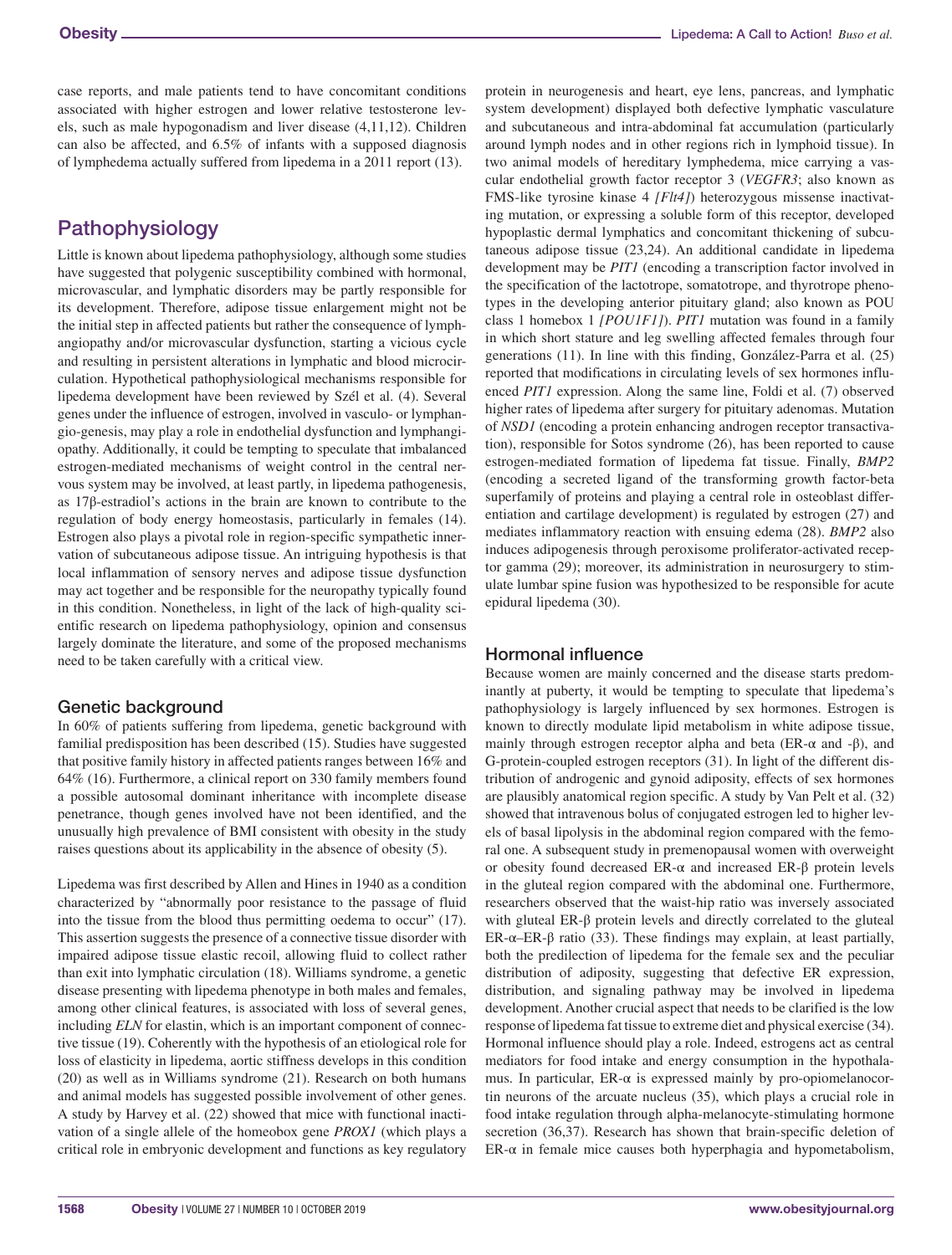thus enhancing abdominal obesity (35,38). Further research is needed to elucidate whether an altered ER pattern and/or signaling pathway at a central level may explain typical resistance to weight loss in patients with lipedema.

#### Microangiopathy

Although not pathognomonic, and in spite of a lack of high-quality scientific data, microangiopathy has been considered a typical histological feature of lipedema by some researchers (7). This vascular alteration may be a consequence of the primary endothelial dysfunction through hypoxia mechanism with subsequent increased vascular fragility, similar to what was observed in patients with diabetic retinopathy (39). Angiogenesis has several stimulators, including VEGF. In a study by Siems et al. (40), the authors found that average VEGF plasma levels were significantly above normal in patients undergoing shock-wave therapy for lipedema, thus suggesting a role for pathological angiogenesis in disease development. Increased oxidative stress was also described in patients with lipedema, displaying increased serum concentrations of malondialdehyde (a marker of lipid peroxidation). Therefore, angiogenesis and increased capillary permeability may be consequences of imbalanced adipogenesis, leading to abnormal fat expansion and subsequent tissue hypoxia. In line with this hypothesis, Suga et al. (41) carried out immunohistochemical analyses in lipedema fat tissue and observed the presence of necrotizing adipocytes and infiltration of macrophages forming crown-like structures. Additionally, they described enhanced proliferation capacity of adipose-derived stem, progenitor, and stromal cells, likely promoting adipogenesis. Interestingly, a recent study by Al-Ghadban et al. (42) found that patients with lipedema and without concomitant obesity displayed hypertrophic adipocytes, increased numbers of macrophages and blood vessels, and dilation of capillaries in thigh fat compared with healthy controls. Such findings suggest that inflammation and angiogenesis may occur independently of obesity in lipedema and support the role of an altered microcirculation in the manifestation of the disease.

Notably, increased free fatty acid levels may induce endothelial dysfunction and altered transendothelial transport (43,44), while leptin modulates angiogenesis under hypoxic conditions, having a direct effect on endothelium and VEGF expression (45,46).

The autoregulatory veno-arterial reflex (preventing edema formation) (47) should also be dysfunctional in patients with lipedema (7). Concerning this intriguing aspect, a pivotal role may be played by an overproduction of adipocyte-derived relaxing factor, released by periadventitial adipose tissue and activating voltage-dependent potassium channels hyperpolarizing smooth muscle cell membranes (48).

Despite these interesting hypotheses, the existence and real contribution of microangiopathy in lipedema are still speculative and need to be confirmed by further and more exhaustive research.

#### Lymphangiopathy

Patients with lipedema display features of lymphedema, particularly in advanced stages (34). A study by Bilancini et al. (49) demonstrated an abnormal lymphoscintigraphic pattern with slowing of lymphatic flow in 12 lipedema-affected women, similar to what was observed in patients suffering from primary lymphedema. Amann-Vesti et al. (50) used fluorescence microlymphangiography and observed

multiple microlymphatic aneurysms at the thigh, ankle region, or foot in 12 patients with lipedema. Enlarged lymphatic vessels with a beaded appearance were found by magnetic resonance lymphangiography in affected participants (51). Functional and morphological abnormalities of lymphatic capillaries were also described by Foldi et al. (7), while Wollina et al. (52) showed podoplanin-negative subcutaneous lymphatic vessels in two patients with lipo-lymphedema. Lastly, morphological studies using indirect lymphangiography have documented typical changes, although not pathognomonic, in the form of flame-shaped contrast medium deposits in patients with lipedema (53).

Besides these findings, the exact role of lymphangiopathy in lipedema has not been yet determined. It is well known that adipocytes grow significantly in the presence of lymphatic fluid (54). Nougues et al. (55) observed enhanced rabbit adipocyte differentiation and lipid accumulation by adding mesenteric lymph and chylomicrons to culture medium. Other studies on animal models have demonstrated that lymphangiopathy might actually enhance fat deposition (22,23).

Conversely, imbalanced and prolonged adiposity enlargement may also lead to microlymphatic disturbances, as observed by Blum et al. (56) in mice fed with a chronic high-fat diet. Expanding adipocytes produce some lymphangiogenic factors, such as VEGFC (57), which may induce lymphatic hyperplasia (58). Lastly, in hypoxic environments, hypoxia-inducible factor 1 enhances fibrosis (59), thus potentially compromising lymphatic drainage in dysfunctional adipose tissue.

Taking into account these findings, research is still needed to clarify whether a persistent and progressive damage of the microlymphatic vessels because of adipose tissue expansion (16), rather than a primary lymphatic defect, may be responsible for the lipo-lymphedema state.

#### Adipogenesis

As already mentioned, previous research has reported enhanced adipose stem cell proliferation in patients with lipedema, which is likely responsible for the massive adipose tissue enlargement typically found in this condition (41). More recently, stromal vascular fraction obtained by liposuction from 52 affected women revealed a significant increase in adipose stem cell number (60). Interestingly, approximately half of these cells seemed to originate from perivascular cells, while 20% of them showed characteristics of pericyte-like cells. These findings are of particular relevance, as Li et al. (61) previously demonstrated that perivascular-derived cells from adipose tissue exhibited very low adipogenic differentiation potential compared with the preadipocyte subpopulation. Likewise, Hu et al. (62) found that a subpopulation of these latter cells also showed lower adipogenic potential. In line with these results, *in vitro* adipogenic differentiation potential assessed by the degree of lipid droplet accumulation on adipogenic induction was significantly reduced in patients with lipedema compared with healthy participants (60).

Intriguingly, several studies have demonstrated impaired preadipocyte differentiation in patients with obesity (63). Several hypotheses have been proposed to explain why some patients are unable to expand their adipose tissue in a healthy manner. Like other organs and tissues, it has been supposed that adipose tissue growth must be accompanied by a parallel expansion of its vascular network. Notably, several researchers have demonstrated a capillary reduction in the subcutaneous adipose tissue of patients with obesity (64,65). This phenomenon may lead to hypoxia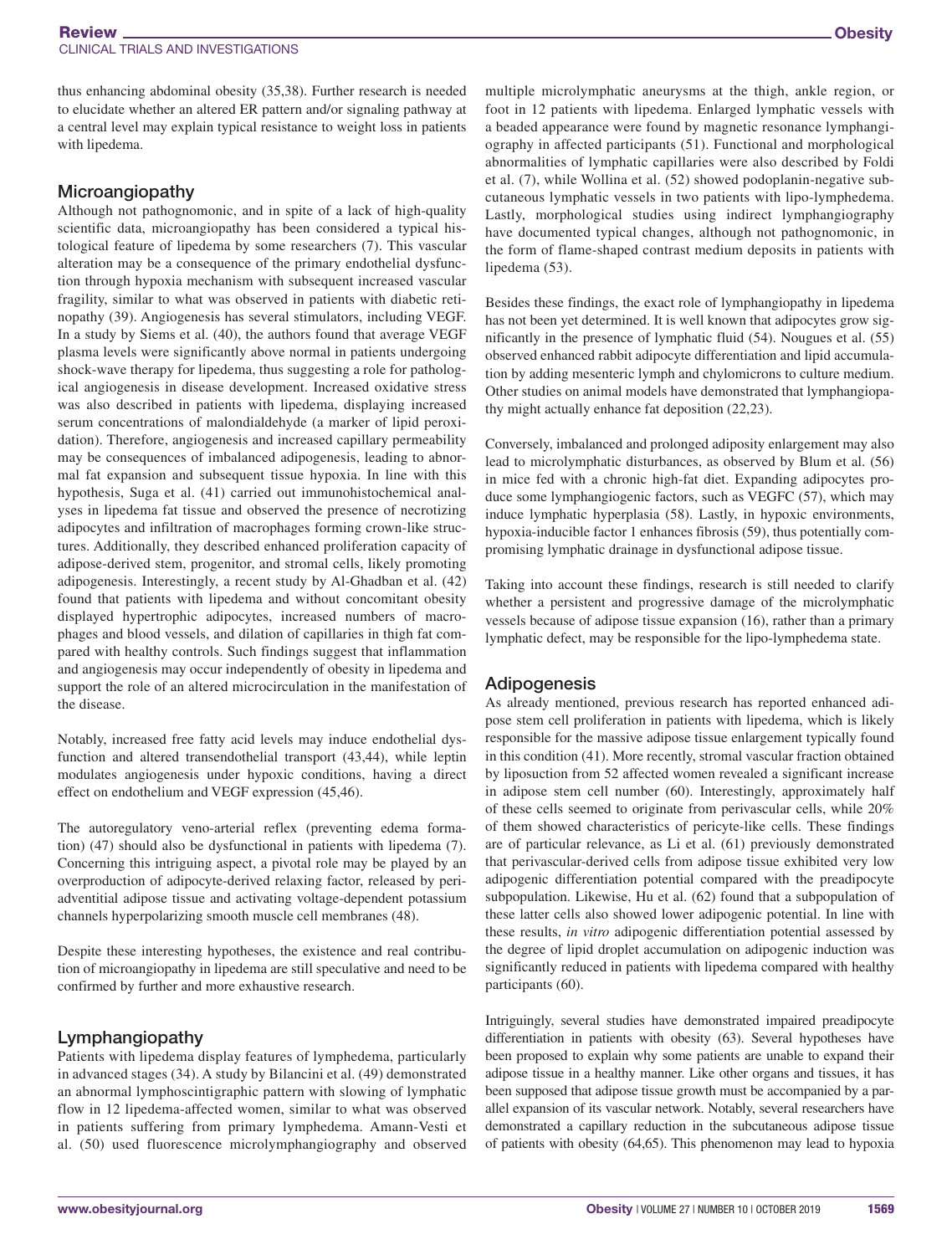







**Type II** Hips to knees distribution of lipedematous tissue





**Type IV** Additional involvement of the upper extremity (with or without lower extremity)



skin, enlargement of the underlying hypodermis

palpable pearlsized nodules ("peau d'orange")





Figure 1 (A) Types and (B) stages of lipedema.

and impaired secretion of adipokines, thus contributing to adipose tissue low-grade inflammation, which may in turn affect the adipogenic program. However, whether these series of events are shared by obesity and lipedema remains unclear.

# Clinical Presentation and Cardiovascular Risk

Localization of lipedema fat tissue is of gynoid type, with typical involvement of the hips, buttocks, thighs, and lower legs, resulting in a disproportion between the upper and lower body (i.e., a waist-hip ratio<1). Distinct features of lipedema are a sharp separation between normal and abnormal tissue at the ankle ("cuff sign") and significant disproportion in circumference between the hips and waist ("riding breeches"). Based on distribution, five types of lipedema have been described (Figure 1A). In type I, lipedema fat tissue accumulates around the hips and buttocks; in type II, accumulation involves the area from hips to knees; and in type III, a hip to ankle phenotype is observed. Approximately 80% of affected women have an additional involvement of arms (type IV), while it is rare to find fat dominating the calf region only (type V). In terms of severity, four stages have been described (Figure 1B). In stage 1, skin may be smooth and soft, but the underlying hypodermis is enlarged; in stage 2, skin may be indented over palpable pearl-sized nodules ("peau d'orange"); and stage 3 is characterized by folds and divots over deforming, larger fat masses, frequently associated with functional limitations. The development of concomitant lymphedema defines the stage 4 (18). The lipo-lymphedema, or lipedema stage 4, is usually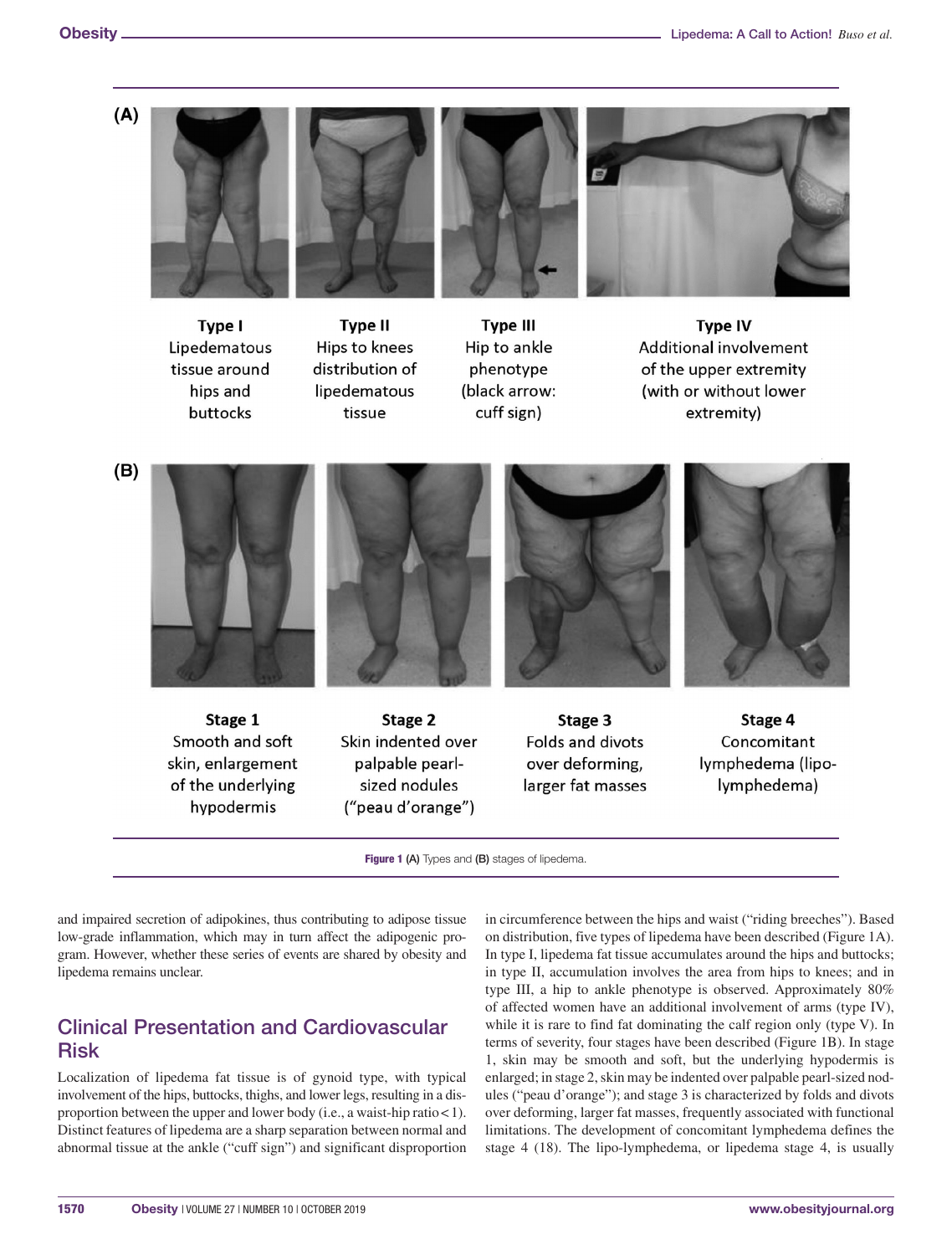the result of a long-term evolution of the disease from subclinical to clinically manifested lymphedema, thus representing a more advanced stage in most cases. Besides edema of the feet, with a pathognomonic positive Stemmer sign, stage 4 may be accompanied by other common features of advanced lymphedema, such as cellulitis or papillomatosis. Overall, disease progression is heterogeneous and highly variable from one individual to the other. Indeed, some women develop minor lipedema, stabilizing over time, while others exhibit gradual disease progression with sudden stress-induced exacerbation (i.e., pregnancy or surgery) (16).

The most common complaints of patients are easy bruising and moderate to severe pain at digital pressure on affected limbs. Most individuals also experience spontaneous pain. Orthostatic edema is another cardinal sign, which may be responsible for leg heaviness, fatigue, and discomfort. Swelling and pain worsen during warm weather and exercise, and they are not alleviated by limb elevation. Conversely, pain is significantly reduced by lipoaspiration (66). In a single case report (67), the presence of pain was attributed either to mechanical forces or to biochemical effects on sympathetic nerve fibers, with inflammation playing a leading role in this scenario. Microangiopathy with inappropriate blood supply to peripheral nerves may also contribute to protopathic sensibility disturbance (67).

Women with lipedema are at an increased risk for developing morbid obesity, and obesity itself is regarded as a risk factor for lipedema (68). Despite overexercise and extreme dieting, weight loss measures exhibit minimal effect on the abnormal body fat distribution in patients with lipedema. This often results in eating disorders, increased risk for depression, and other psychological complaints, which are commonly reported in this condition (34).

Excessive fat on the buttocks, hips, thighs, and lower legs also impacts the gait of patients with consequent malalignment of the mechanical leg axis, thus resulting in joint stress (69). This often provokes knee valgus osteoarthritis, antalgic gait, and feet overpronation. Hypermobility, which appears to be prevalent in the population with lipedema, can further enhance these complications (70). Additionally, skin lesions, maceration, and infection may occur because of bulging tissue and deep skin folds (71).

Interestingly, patients with lipedema display a less severe cardiovascular profile (18). Pinnick et al. (72) showed that gynoid fat negatively correlated with insulin resistance after total fat adjustment, whereas the opposite was found for abdominal fat. Furthermore, a previous study by Mekki et al. (73) found lower fasting triglyceride-rich lipoprotein, lower triglyceride levels, and smaller chylomicron particle size after a mixed test meal providing 40 g of triglycerides in women with a gynoid fat distribution compared with those with an android distribution. These findings suggest that lipedema fat tissue, which has typically a gynoid distribution, may have protective effects against metabolic dysfunction; however, the authors did not specify whether some of the included patients had lipedema.

Low prevalence of diabetes has also been described in patients suffering from lipedema despite an average BMI of  $39 \pm 12$  kg/m<sup>2</sup> (70). Additionally, a recent study on 46 affected patients found that the majority of them had a normal lipid profile, while only 11.7% had total cholesterol ≥ 240 mg/dL (18), compared with higher percentages (up to 33.5%) in the general female population.

**Obesity** 

The same study found that less than 30% of women with stages 2 or 3 lipedema had hypertension, which was even absent in patients with stage 1. Interestingly, national data have suggested hypertension rates of 32.4% in women of any BMI aged 40 to 59 years and even higher hypertension rates (up to 60%) in Caucasian women with obesity and a mean age of 63 (18). Nonetheless, patients with lipedema were shown to develop aortic stiffness in one study (20), which seems to contradict these findings. Geographic differences of women included in the these studies may partly explain such apparently contradictory findings. Further research is needed to clarify these aspects.

# Assessment and Diagnosis

The diagnosis of lipedema is based on clinical evidence and exclusion criteria. In 1951, Wold et al. (17) proposed a list of six diagnostic criteria, which were extended in 2017 in the first Dutch guidelines, based on clinical experience and literature evidence (74). In Table 1, we propose a slightly modified version of the list recently published by Halk and Damstra (74).

|                | Medical history (A) (criteria of Wold et al. (17))                                      |
|----------------|-----------------------------------------------------------------------------------------|
| А              | 1 Disproportionate body fat distribution                                                |
|                | 2 No or limited influence of weight loss on fat<br>distribution                         |
|                | <b>3</b> Limb pain and bruising                                                         |
|                | 4 Increased sensitivity to touch or limb fatigue                                        |
|                | 5 Nonpitting edema                                                                      |
|                | 6 No reduction of pain or discomfort with limb lift                                     |
|                | Physical examination (B, C, D, E)                                                       |
| B              | Proximal part of the lower limb                                                         |
|                | 1 Disproportionate fat distribution                                                     |
|                | 2 Circumferentially thickened cutaneous fat                                             |
| C              | Distal part of the lower limb                                                           |
|                | 1 Proximal thickening of subcutaneous fat                                               |
|                | 2 Distal thickening of subcutaneous fat, accompa-<br>nied by slender instep (cuff sign) |
| D              | Proximal part of the arm                                                                |
|                | 1 Significantly thickened subcutaneous fat in com-<br>parison with vicinity             |
|                | 2 Sudden stop at elbow                                                                  |
| E              | Distal part of the arm                                                                  |
|                | Thickened subcutaneous fat, accompanied by<br>slender back of hand (cuff sign)          |
| Extra criteria |                                                                                         |
| F              | <b>1</b> Pain when applying bimanual palpation                                          |
|                | 2 Distal fat tissue tendrils of the knee (popliteus)                                    |

Modified from Halk and Damstra (74).

Diagnosis is highly probable when present: A (1 to 6) + (B [1 + 2] or C [1 + 2] or D [1 + 2]  $or E$ 

In the absence of at most two of these criteria (A to E), the presence of the extra criteria F(1) or F(2) also support the diagnosis.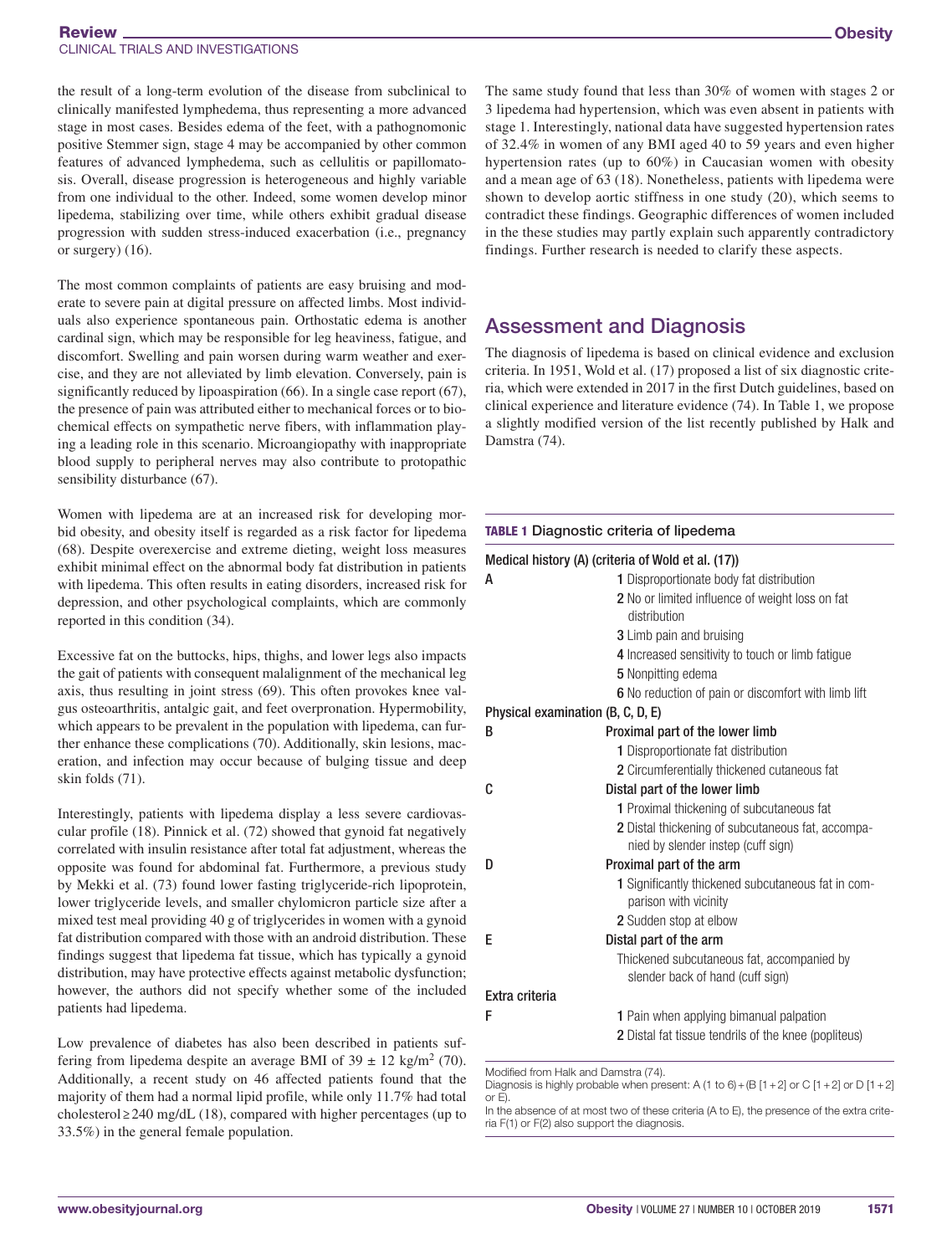To correctly follow up patients, Reich-Schupke et al. (71) recommended using clinical parameters such as daily activity index, weight, BMI, waist-hip ratio, waist-height ratio, and limb measurements of circumference and volume (e.g., perometer). Interestingly, dualenergy x-ray absorptiometry, measuring regional body composition, provides quantification and distribution information about total and regional fat, lean, and bone mass, thus representing a useful tool for diagnosis, staging, and follow-up (75,76). In a study by Dietzel et al. (75) comparing patients with lipedema and obesity, the amount of fat in the leg and in the gynoid region was significantly higher in patients with lipedema once adjusted for BMI. The optimal cutoff value for leg fat mass per BMI to identify lipedema was considered to be 0.46. This reference may be particularly helpful for a differential diagnosis in otherwise doubtful cases (75). Figure 2 shows a potential diagnostic and therapeutic work-up for patients with suspected lipedema.

The differential diagnosis of lipedema includes conditions presenting with swelling or excessive adiposity of lower limbs, mainly represented by lymphedema and obesity (Table 2). In cases of more advanced edema, other classical causes (i.e., chronic venous insufficiency, idiopathic cyclic edema, edema because of cardiac, hepatic, or renal disease, myxedema, and orthostatic edema) should also be considered.

In lymphedema, the skin is usually altered and thickened, while it remains relatively normal in lipedema. Nevertheless, distinguishing lipedema from lymphedema may be difficult because the two conditions may coexist in advanced stages of disease. Compared with lymphedema, digital pressure typically induces pain in patients with lipedema. Lymphoscintigraphy and green indocyanine lymphofluoroscopy may show impaired lymphatic flow in the affected extremity of patients with lipedema. Impaired lymphatic flow in affected patients is generally less severe than in patients with lymphedema, and imaging may show lymphatic dysfunction that is not yet clinically evident (77,78). In light of these findings, imaging techniques may be considered as a useful tool when diagnosis is doubtful or for lipedema staging. Magnetic resonance imaging, computed tomography, and high-resolution cutaneous ultrasonography have been also used to differentiate lymphedema from lipedema, although these are seldom applied in the clinic (79,80).

Recognizing lipedema among all conditions characterized by excess adiposity in the lower limbs is particularly challenging. BMI may be helpful in differentiating it from obesity, though patients with lipedema may develop obesity at later stages. In a study by Child et al. (5), BMI of the majority of patients with lipedema was consistently within the obesity class II (BMI=35-39.99, 27%) or class III (BMI>40, 50%) range. A distinctive feature of lipedema consists of high resistance to lower limb volume reduction following overexercise, extreme dieting, and even bariatric surgery (81). Other characteristic hallmarks are easy bruising, typical anatomical fat distribution, and presence of the "cuff sign."

Dercum disease (adiposis dolorosa) is a clinical condition that partly overlaps with lipedema, as the two share cardinal features such as spontaneous or palpation-induced pain and bruising. At its onset, Dercum disease is characterized by multiple painful lipomas with possible progression into circumscribed or general diffuse fatty deposition. It is usually accompanied by recurrent headache and depression, which are less frequently described in lipedema (82). Although considered a postmenopausal condition by some researchers, Dercum disease has also been described in premenopausal women and even in men (70). Despite some apparent differences, sharp discrimination with lipedema may be complex in clinical practice, and particular awareness on Dercum disease is needed to avoid misdiagnosis.

Another common condition that can be confused with lipedema is chronic venous disease (83). Classic hallmarks of this entity include pitting edema, improvement of symptoms and swelling with leg elevation, and, in advanced stages, skin changes with typical brown coloration (dermite ocra), white scars (atrophie blanche), and ulcers. Notably, swelling also involves the ankles and feet in these patients, with a typical negative Stemmer sign. Varicose veins are also frequently observed in lipedema patients and cannot be used for differential diagnosis (5,17).

# **Treatment**

Given the lack of sufficient information regarding pathophysiology and the relatively scarce experience in terms of management, therapeutic options for lipedema remain limited (3,4,41). Main goals include symptom reduction, functional limitation amelioration, and prevention of disease progression. In the absence of an etiological treatment, therapeutic approaches also aim at impacting factors negatively influencing lipedema progression, such as obesity, lymphedema, venous insufficiency, and decreased physical activity (84). Management of the patient's expectations through education is essential. Psychological support is recommended (16,85,86). Surgical approaches may be limited to selected cases.

### Conservative treatment

An active lifestyle should be encouraged, and a multidisciplinary approach to obesity, including dietary modification, is important to consider (84). Although dietetic strategies cannot prevent the disproportional fat distribution, they may reduce local inflammation, thus ameliorating symptoms and improving general well-being and overall health (83). Lifestyle changes cannot reduce fat deposition; however, obesity prevention is crucial because further adipose tissue deposition scarcely responds to diet and exercise. Notably, there is no specific diet for lipedema. However, because insulin promotes lipogenesis and insulin resistance worsens edema formation, a diet avoiding glycemic and insulin peaks and allowing adequate intervals between meals (i.e., isoglycemic diet) may be desirable. Weight loss should not be achieved at the expense of muscle mass (87-89). Aquatic physical activity seems to be particularly beneficial in patients with lipedema because water pressure promotes lymph drainage and buoyancy reduces the load on the joints of lower limbs, decreasing the risk of future orthopedic complications.

To ameliorate therapeutic outcomes, the use of compression garments represents another milestone of conservative treatment and is often able to reduce the pain and discomfort of affected limbs. In patients with lipo-lymphedema, complex decongestive lymphatic therapy (CDP) may be also useful (1). CDP consists of manual lymph drainage associated with multilayered and multicomponent compression bandaging, meticulous skin care, and physical exercise. In selected patients, combination with intermittent pneumatic compression has been shown to improve venous flow and decrease lymph production (90). In a clinical study comparing CDP with and without intermittent pneumatic compression, researchers found significant lower limb volume reduction with both approaches (6.2% and 8.9%, respectively; *P*<0.05) (91). According to a recent Canadian study (92), treatment of bilateral lymphedema can be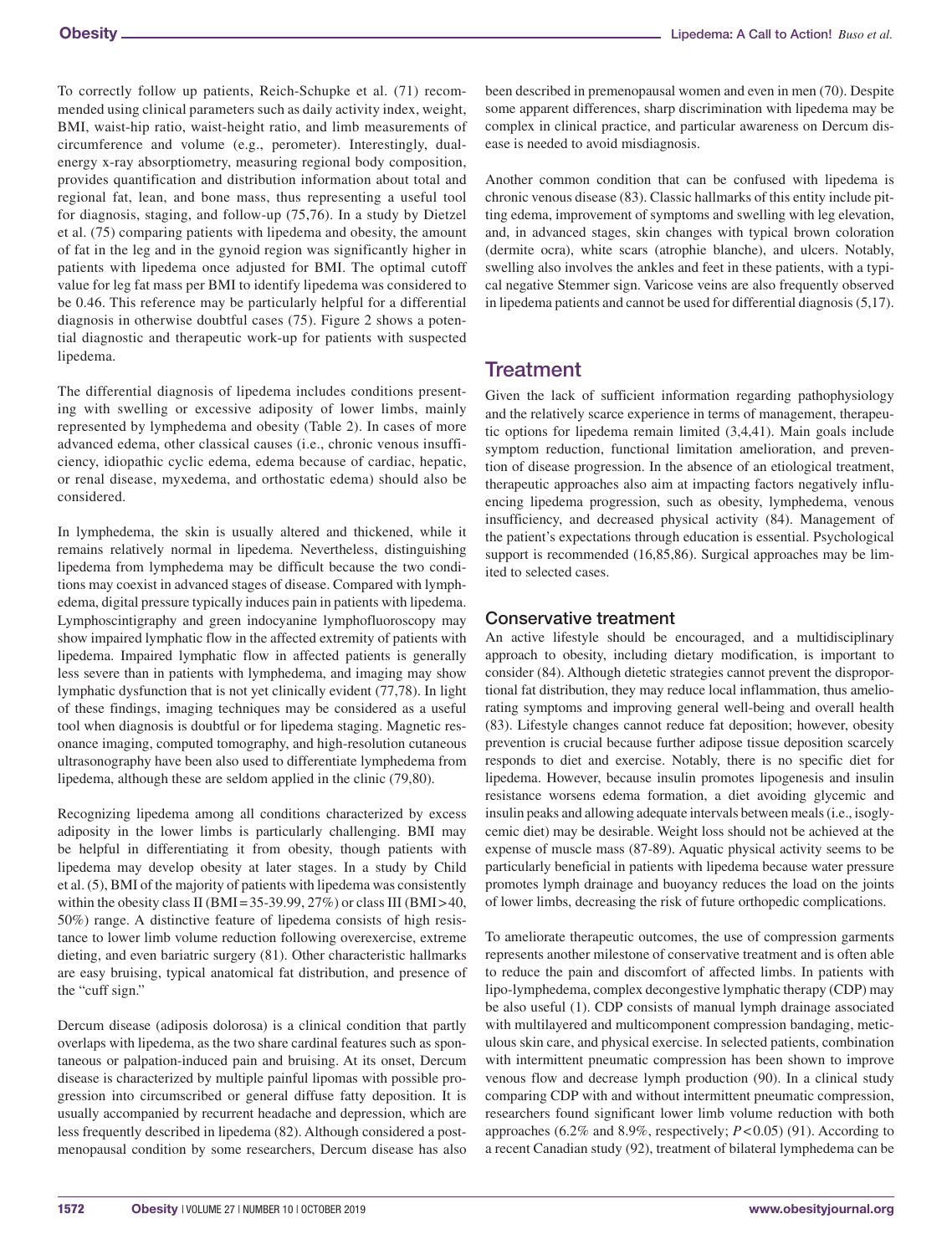Clinical Trials and Investigations



Figure 2 Algorithm for work-up in patients presenting with suspected lipedema. DLT, decongestive lymphatic therapy; CDP, complex decongestive physiotherapy; WHR, waist-hip ratio; WHtR: waist-height ratio; DXA, dual-energy x-ray absorptiometry; CT, computed tomography; MRI, magnetic resonance imaging.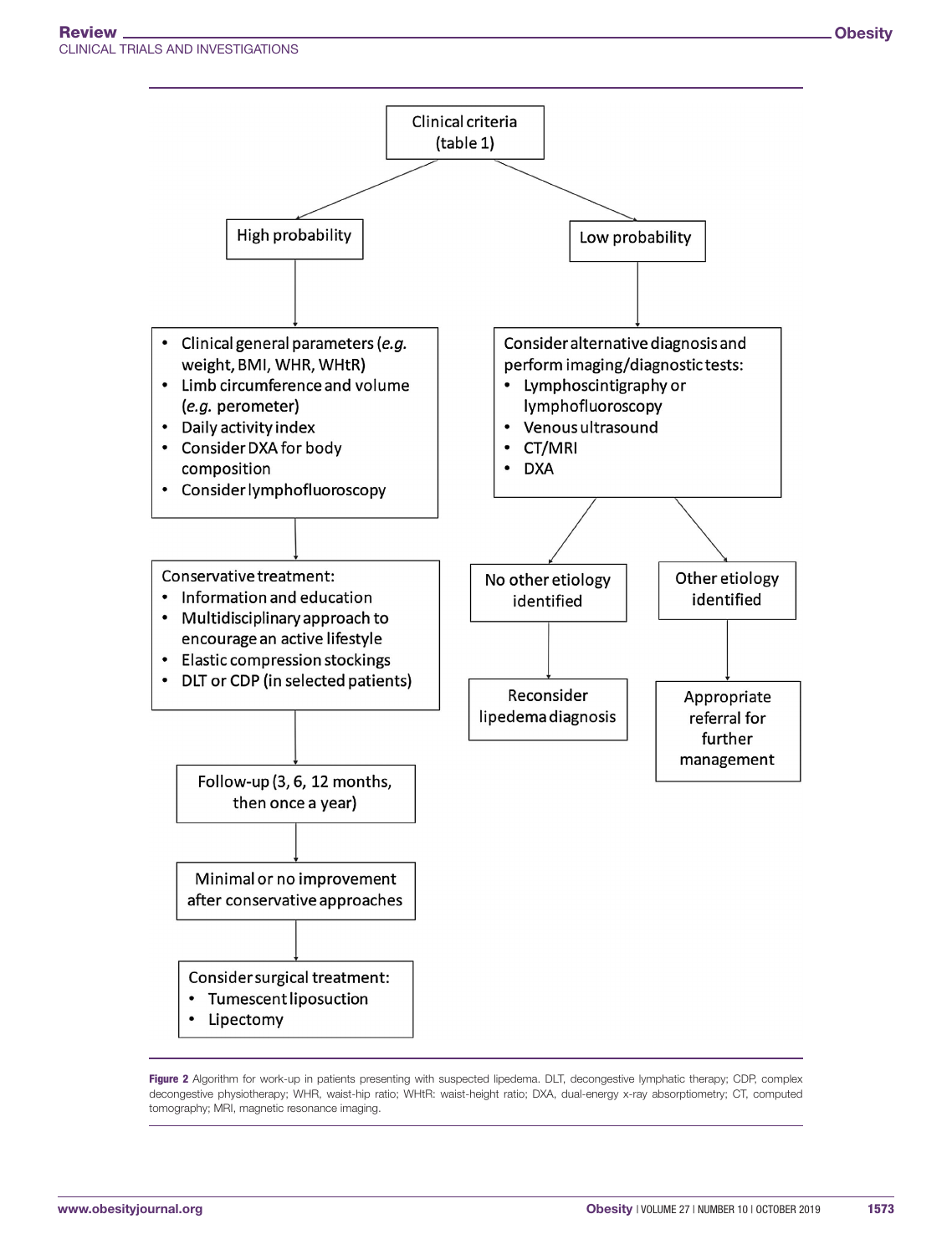|                        | Lipedema | Lymphedema | Obesity |
|------------------------|----------|------------|---------|
| Increase in fat        | $+++$    | $(+/+++)$  | $+++$   |
| <b>Disproportion</b>   | $+++$    | $^{+}$     | $(+)$   |
| Edema                  | $+/+++$  | $+/- + +$  | $(+)$   |
| Tenderness to pressure | $+++$    |            |         |
| Easy bruising          | $+++$    |            |         |

TABLE 2 Differential diagnosis of lipedema

significantly more time-consuming, costly, and challenging than that of unilateral limbs; this is also true for patients with lipo-lymphedema.

Pharmacological options, including beta-adrenergic agonists, corticosteroids, diuretics, flavonoids, and selenium, have also been suggested (34,93), although their real efficacy in this condition remains to be elucidated.

#### Surgical treatment

For patients with minimal or no improvement following conservative approaches, the following two surgical options may be considered: liposuction and lipectomy (94). Notably, techniques employed in lipedema patients differ from those adopted for cosmetic purposes (15,66,95). Early procedures, such as dry liposuction, carry an inacceptable risk of lymphatics damage in patients suffering from lipedema (96). Following introduction of tumescent local anesthesia (TLA), super-TLA, and vibrating cannulas, this risk has considerably decreased. Several investigations have shown that TLA is highly effective in terms of both cosmetic and functional outcomes. Schmeller et al. (15) described an average reduction of 9,846 mL of subcutaneous fatty tissue after treatment, with an additional amelioration of sensitivity to pressure, edema, bruising, functional limitation, and cosmetic complaint (*P*<0.001). Moreover, no serious complication occurred following the procedure, with wound infection rates of 1.4% and bleeding rates of 0.3% (15). Very recently, Wollina et al. (97) reported on 111 patients mostly with advanced lipedema treated by microcannular liposuction in tumescent anesthesia between 2007 and 2018. They described a median total amount of lipoaspirate of 4,700mL, a median reduction of limb circumference of 6 cm, and a median pain level lowering from 7.8 to 2.2 at the end of treatment as well as improved mobility and bruising. Serious adverse events were observed in 1.2% of procedures, with infection and bleeding rates being 0% and 0.3%, respectively (97).

Although some studies have reported better outcomes in the early stages of lipedema compared with advanced ones (15), consistent criteria to identify the ideal timing or patient characteristics for liposuction are lacking. TLA requires specialized skills and should be performed only in specialized centers. In advanced lipedema stages, multiple sessions are frequently necessary to remove larger amounts of adipose tissue and prevent recurrent fat deposition. Unfortunately, lipedema surgical treatments are still too often not reimbursed by health insurance companies, thus representing an expensive option for the overwhelming majority of patients (74). In addition, despite several promising short-term results, only a few studies have evaluated the long-term efficacy of TLA for lipedema treatment (15,98,99). Future research with longer-term outcomes will help support the role of liposuction in the management of such a condition.

In complicated and advanced cases of lipedema with severe mechanical limitations, a more invasive surgical approach consisting of excision of large localized deposits of lipedema fat tissue ("lumps") as a debulking procedure (lumpectomy) may be considered (52). Nevertheless, it has to be noted that this technique may be associated with the development of secondary lymphedema (100).

## **Conclusion**

A call to action for increasing awareness about this widespread and too often misdiagnosed disease is urgently needed. Health care providers should be prompted to diagnose lipedema as early as possible and to offer patients the best management solutions. Best management includes a multidisciplinary approach, involving vascular medicine specialists, plastic surgeons, obesity and endocrinology specialists, and physiotherapists. In parallel, there is a strong need to conduct specific studies to better understand the pathophysiology of lipedema and to design specific therapeutic strategies.**O**

© 2019 The Authors. Obesity published by Wiley Periodicals, Inc. on behalf of The Obesity Society (TOS)

# **References**<br>1. Forner-Cordero I, S

- 1. Forner-Cordero I, Szolnoky G, Forner-Cordero A, Kemény L. Lipedema an overview of its clinical manifestations, diagnosis and treatment of the disproportional fatty deposition syndrome - systematic review. *Clin Obes* 2012;2:86-95.
- 2. Okhovat JP, Alavi A. Lipedema: a review of the literature. *Int J Low Extrem Wounds* 2015;14:262-267.
- 3. Fife CE, Maus EA, Carter MJ. Lipedema: a frequently misdiagnosed and misunderstood fatty deposition syndrome. *Adv Skin Wound Care* 2010;23:81-92; quiz 93-94.
- 4. Szel E, Kemeny L, Groma G, Szolnoky G. Pathophysiological dilemmas of lipedema. *Med Hypotheses* 2014;83:599-606.
- 5. Child AH1, Gordon KD, Sharpe P, et al. Lipedema: an inherited condition. *Am J Med Genet A* 2010;152A:970-976.
- 6. Tiwari A1, Myint F, Hamilton G. Management of lower limb lymphoedema in the United Kingdom. *Eur J Vasc Endovasc Surg* 2006;31:311-315.
- 7. Földi M, Földi E, Kubik S. *Textbook of Lymphology*. New York: Elsevier; 2005.
- 8. Meier-Vollrath I, Schneider W, Schmeller W. Lipödem: Verbesserte Lebensqualität durch Therapiekombination. *Dtsch Arztebl* 2005;102:A-1061/B-892/C-840.
- 9. Vignes S, Vidal F, Arrault M. Specialized consultations in a hospital-based referral center for patients suspected of having limb lymphedema: impact on diagnosis. *Vasc Med* 2017;22:331-336.
- 10. Marshall MS-SC. Prevalence of lipoedema in professional women in Germany. *Phlebologie* 2011;40:127-134.
- 11. Bano G1, Mansour S, Brice G, et al. Pit-1 mutation and lipoedema in a family. *Exp Clin Endocrinol Diabetes* 2010;118:377-380.
- 12. Chen SG, Hsu SD, Chen TM, Wang HJ. Painful fat syndrome in a male patient. *Br J Plast Surg* 2004;57:282-286.
- 13. Schook CC, Mulliken JB, Fishman SJ, Alomari AI, Grant FD, Greene AK. Differential diagnosis of lower extremity enlargement in pediatric patients referred with a diagnosis of lymphedema. *Plast Reconstr Surg* 2011;127:1571-1581.
- 14. Xu Y, Lopez M. Central regulation of energy metabolism by estrogens. *Mol Metab* 2018;15:104-115.
- 15. Schmeller W, Hueppe M, Meier-Vollrath I. Tumescent liposuction in lipoedema yields good long-term results. *Br J Dermatol* 2012;166:161-168.
- 16. Langendoen SI, Habbema L, Nijsten TE, Neumann HA. Lipoedema: from clinical presentation to therapy. A review of the literature. *Br J Dermatol* 2009;161:980-986.
- 17. Wold LE, Hines EA Jr, Allen EV. Lipedema of the legs; a syndrome characterized by fat legs and edema. *Ann Intern Med* 1951;34:1243-1250.
- 18. Torre YS, Wadeea R, Rosas V2, Herbst KL. Lipedema: friend and foe. *Horm Mol Biol Clin Investig* 2018;33. doi:[10.1515/hmbci-2017-0076](https://doi.org/10.1515/hmbci-2017-0076)
- 19. Waxler JL, Guardino C, Feinn RS, Lee H, Pober BR, Stanley TL. Altered body composition, lipedema, and decreased bone density in individuals with Williams syndrome: a preliminary report. *Eur J Med Genet* 2017;60:250-256.
- 20. Szolnoky G, Nemes A, Gavaller H, Forster T, Kemeny L. Lipedema is associated with increased aortic stiffness. *Lymphology* 2012;45:71-79.
- 21. Kozel BA, Danback JR, Waxler JL, et al. Williams syndrome predisposes to vascular stiffness modified by antihypertensive use and copy number changes in NCF1. *Hypertension* 2014;63:74-79.
- 22. Harvey NL, Srinivasan RS, Dillard ME, et al. Lymphatic vascular defects promoted by Prox1 haploinsufficiency cause adult-onset obesity. *Nat Genet* 2005;37:1072-1081.
- 23. Karkkainen MJ, Saaristo A, Jussila L, et al. A model for gene therapy of human hereditary lymphedema. *Proc Natl Acad Sci U S A* 2001;98:12677-12682.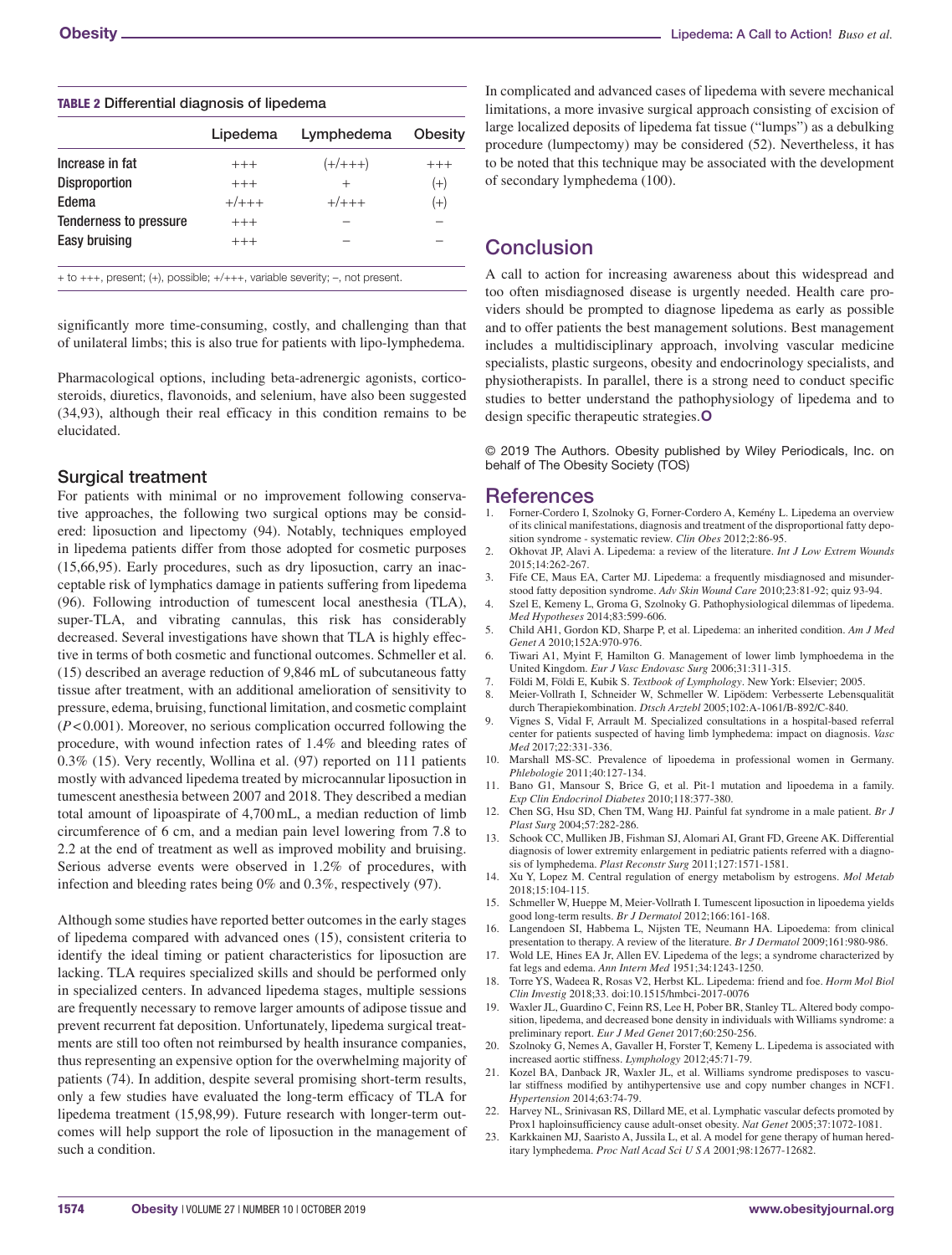#### Review

- 24. Makinen T, Jussila L, Veikkola T, et al. Inhibition of lymphangiogenesis with resulting lymphedema in transgenic mice expressing soluble VEGF receptor-3. *Nat Med* 2001;7:199-205.
- 25. Gonzalez-Parra S, Chowen JA, Garcia-Segura LM, Argente J. In vivo and in vitro regulation of pituitary transcription factor-1 (Pit-1) by changes in the hormone environment. *Neuroendocrinology* 1996;63:3-15.
- 26. Zechner U, Kohlschmidt N, Kempf O, et al. Familial Sotos syndrome caused by a novel missense mutation, C2175S, in NSD1 and associated with normal intelligence, insulin dependent diabetes, bronchial asthma, and lipedema. *Eur J Med Genet* 2009;52:306-310.
- 27. Okazaki R, Inoue D, Shibata M, et al. Estrogen promotes early osteoblast differentiation and inhibits adipocyte differentiation in mouse bone marrow stromal cell lines that express estrogen receptor (ER) alpha or beta. *Endocrinology* 2002;143:2349-2356.
- 28. Benglis D, Wang MY, Levi AD. A comprehensive review of the safety profile of bone morphogenetic protein in spine surgery. *Neurosurgery* 2008;62 (5 suppl 2):ONS423–ONS431.
- Kang Q, Song WX, Luo Q, et al. A comprehensive analysis of the dual roles of BMPs in regulating adipogenic and osteogenic differentiation of mesenchymal progenitor cells. *Stem Cells Dev* 2009;18:545-559.
- 30. Merrick MT, Hamilton KD, Russo SS. Acute epidural lipedema: a novel entity and potential complication of bone morphogenetic protein use in lumbar spine fusion. *Spine J* 2013;13:e15-e19.
- 31. Mayes JS, Watson GH. Direct effects of sex steroid hormones on adipose tissues and obesity. *Obes Rev* 2004;5:197-216.
- 32. Van Pelt RE, Gozansky WS, Hickner RC, Schwartz RS, Kohrt WM. Acute modulation of adipose tissue lipolysis by intravenous estrogens. *Obesity (Silver Spring)* 2006;14:2163-2172.
- 33. Gavin KM, Cooper EE, Hickner RC. Estrogen receptor protein content is different in abdominal than gluteal subcutaneous adipose tissue of overweight-to-obese premenopausal women. *Metabolism* 2013;62:1180-1188.
- 34. Herbst KL. Rare adipose disorders (RADs) masquerading as obesity. *Acta Pharmacol Sin* 2012;33:155-172.
- 35. Xu Y, Nedungadi TP, Zhu L, et al. Distinct hypothalamic neurons mediate estrogenic effects on energy homeostasis and reproduction. *Cell Metab* 2011;14:453-465.
- 36. Elias CF, Aschkenasi C, Lee C, et al. Leptin differentially regulates NPY and POMC neurons projecting to the lateral hypothalamic area. *Neuron* 1999;23:775-786.
- 37. Elmquist JK, Elias CF, Saper CB. From lesions to leptin: hypothalamic control of food intake and body weight. *Neuron* 1999;22:221-232.
- 38. Musatov S, Chen W, Pfaff DW, et al. Silencing of estrogen receptor alpha in the ventromedial nucleus of hypothalamus leads to metabolic syndrome. *Proc Natl Acad Sci U S A* 2007;104:2501-2506.
- 39. Wenczl E, Daroczy J. Lipedema, a barely known disease: diagnosis, associated diseases and therapy [in Hungarian]. *Orv Hetil* 2008;149:2121-2127.
- 40. Siems W, Grune T, Voss P, Brenke R. Anti-fibrosclerotic effects of shock wave therapy in lipedema and cellulite. *BioFactors* 2005;24:275-282.
- 41. Suga H, Araki J, Aoi N, Kato H, Higashino T, Yoshimura K. Adipose tissue remodeling in lipedema: adipocyte death and concurrent regeneration. *J Cutan Pathol* 2009;36:1293-1298.
- 42. Al-Ghadban S, Cromer W, Allen M, et al. Dilated blood and lymphatic microvessels, angiogenesis, increased macrophages, and adipocyte hypertrophy in lipedema thigh skin and fat tissue. *J Obes* 2019;2019:8747461. doi:[10.1155/2019/8747461](https://doi.org/10.1155/2019/8747461)
- 43. de Kreutzenberg SV, Crepaldi C, Marchetto S, et al. Plasma free fatty acids and endothelium-dependent vasodilation: effect of chain-length and cyclooxygenase inhibition. *J Clin Endocrinol Metab* 2000;85:793-798.
- 44. Kim F, Tysseling KA, Rice J, et al. Free fatty acid impairment of nitric oxide production in endothelial cells is mediated by IKKbeta. *Arterioscler Thromb Vasc Biol* 2005;25:989-994.
- 45. Birmingham JM, Busik JV, Hansen-Smith FM, Fenton JI. Novel mechanism for obesity-induced colon cancer progression. *Carcinogenesis* 2009;30:690-697.
- 46. Cao Y. Angiogenesis modulates adipogenesis and obesity. *J Clin Invest* 2007;117:2362-2368.
- 47. Rathbun S, Heath PJ, Whitsett T. Images in vascular medicine. The venoarterial reflex. *Vasc Med* 2008;13:315-316.
- 48. Gollasch M, Dubrovska G. Paracrine role for periadventitial adipose tissue in the regulation of arterial tone. *Trends Pharmacol Sci* 2004;25:647-653.
- 49. Bilancini S, Lucchi M, Tucci S, Eleuteri P. Functional lymphatic alterations in patients suffering from lipedema. *Angiology* 1995;46:333-339.
- 50. Amann-Vesti BR, Franzeck UK, Bollinger A. Microlymphatic aneurysms in patients with lipedema. *Lymphology* 2001;34:170-175.
- 51. Lohrmann C, Foeldi E, Langer M. MR imaging of the lymphatic system in patients with lipedema and lipo-lymphedema. *Microvasc Res* 2009;77:335-339.
- 52. Wollina U, Heinig B, Schonlebe J, Nowak A. Debulking surgery for elephantiasis nostras with large ectatic podoplanin-negative lymphatic vessels in patients with lipo-lymphedema. *Eplasty* 2014;14:e11. https://www.ncbi.nlm.nih.gov/pmc/articles/ PMC3944717/
- 53. Partsch H, Stoberl C, Urbanek A, Wenzel-Hora BI. Clinical use of indirect lymphography in different forms of leg edema. *Lymphology* 1988;21:152-160.
- 54. Schneider M, Conway EM, Carmeliet P. Lymph makes you fat. *Nat Genet* 2005;37:1023-1024.
- 55. Nougues J, Reyne Y, Dulor JP. Differentiation of rabbit adipocyte precursors in primary culture. *Int J Obes* 1988;12:321-333.
- 56. Blum KS, Karaman S, Proulx ST, et al. Chronic high-fat diet impairs collecting lymphatic vessel function in mice. *PLoS One* 2014;9:e94713. doi:[10.1371/journ](https://doi.org/10.1371/journal.pone.0094713) [al.pone.0094713](https://doi.org/10.1371/journal.pone.0094713)
- 57. Silha JV, Krsek M, Sucharda P, Murphy LJ. Angiogenic factors are elevated in overweight and obese individuals. *Int J Obes (Lond)* 2005;29:1308-1314.
- 58. Jeltsch M, Kaipainen A, Joukov V, et al. Hyperplasia of lymphatic vessels in VEGF-C transgenic mice. *Science* 1997;276:1423-1425.
- 59. Halberg N, Khan T, Trujillo ME, et al. Hypoxia-inducible factor 1alpha induces fibrosis and insulin resistance in white adipose tissue. *Mol Cell Biol* 2009;29:4467-4483.
- 60. Priglinger E, Wurzer C, Steffenhagen C, et al. The adipose tissue-derived stromal vascular fraction cells from lipedema patients: are they different? *Cytotherapy* 2017;19:849-860.
- 61. Li H, Zimmerlin L, Marra KG, Donnenberg VS, Donnenberg AD, Rubin JP. Adipogenic potential of adipose stem cell subpopulations. *Plast Reconstr Surg* 2011;128:663-672.
- 62. Hu L, Yang G, Hagg D, et al. IGF1 promotes adipogenesis by a lineage bias of endogenous adipose stem/progenitor cells. *Stem Cells* 2015;33:2483-2495.
- Isakson P, Hammarstedt A, Gustafson B, Smith U. Impaired preadipocyte differentiation in human abdominal obesity: role of Wnt, tumor necrosis factor-alpha, and inflammation. *Diabetes* 2009;58:1550-1557.
- 64. Corvera S, Gealekman O. Adipose tissue angiogenesis: impact on obesity and type-2 diabetes. *Biochim Biophys Acta* 2014;1842:463-472.
- 65. Cao Y. Angiogenesis and vascular functions in modulation of obesity, adipose metabolism, and insulin sensitivity. *Cell Metab* 2013;18:478-489.
- 66. Rapprich S, Dingler A, Podda M. Liposuction is an effective treatment for lipedema-results of a study with 25 patients. *J Dtsch Dermatol Ges* 2011;9:33-40.
- 67. Shin BW, Sim YJ, Jeong HJ, Kim GC. Lipedema, a rare disease. *Ann Rehabil Med* 2011;35:922-927.
- 68. Cucchi F, Rossmeislova L, Simonsen L, Jensen MR, Bulow J. A vicious circle in chronic lymphoedema pathophysiology? An adipocentric view. *Obes Rev* 2017;18:1159-1269.
- 69. Stutz J. Liposuction in lipedema to prevent later joint complications. *Vasomed* 2011;23. 70. Beltran K, Herbst KL. Differentiating lipedema and Dercum's disease. *Int J Obes*
- *(Lond)* 2017;41:240-245. 71. Reich-Schupke S, Schmeller W, Brauer WJ, et al. S1 guidelines: lipedema. *J Dtsch*
- *Dermatol Ges* 2017;15:758-767. 72. Pinnick KE, Nicholson G, Manolopoulos KN, et al. Distinct developmental profile
- of lower-body adipose tissue defines resistance against obesity-associated metabolic complications. *Diabetes* 2014;63:3785-3797.
- 73. Mekki N, Christofilis MA, Charbonnier M, et al. Influence of obesity and body fat distribution on postprandial lipemia and triglyceride-rich lipoproteins in adult women. *J Clin Endocrinol Metab* 1999;84:184-191.
- 74. Halk AB, Damstra RJ. First Dutch guidelines on lipedema using the international classification of functioning, disability and health. *Phlebology* 2017;32:152-159.
- 75. Dietzel R, Reisshauer A, Jahr S, Calafiore D, Armbrecht G. Body composition in lipoedema of the legs using dual-energy X-ray absorptiometry: a case-control study. *Br J Dermatol* 2015;173:594-596.
- 76. Ibarra M, Eekema A, Ussery C, Neuhardt D, Garby K, Herbst KL. Subcutaneous adipose tissue therapy reduces fat by dual X-ray absorptiometry scan and improves tissue structure by ultrasound in women with lipoedema and Dercum disease. *Clin Obes* 2018;8:398-406.
- 77. Harwood CA, Bull RH, Evans J, Mortimer PS. Lymphatic and venous function in lipoedema. *Br J Dermatol* 1996;134:1-6.
- 78. Boursier V, Pecking A, Vignes S. Comparative analysis of lymphoscintigraphy between lipedema and lower limb lymphedema [in French]. *J Mal Vasc* 2004;29:257-261.
- 79. Naouri M, Samimi M, Atlan M, et al. High-resolution cutaneous ultrasonography to differentiate lipoedema from lymphoedema. *Br J Dermatol* 2010;163:296-301.
- 80. Iker E, Mayfield CK, Gould DJ, Patel KM. Characterizing lower extremity lymphedema and lipedema with cutaneous ultrasonography and an objective computerassisted measurement of dermal echogenicity [published online January 7, 2019]. *Lymphat Res Biol*. doi:[10.1089/lrb.2017.0090](https://doi.org/10.1089/lrb.2017.0090)
- 81. Bast JH, Ahmed L, Engdahl R. Lipedema in patients after bariatric surgery. *Surg Obes Relat Dis* 2016;12:1131-1132.
- 82. Brodovsky S, Westreich M, Leibowitz A, Schwartz Y. Adiposis dolorosa (Dercum's disease): 10-year follow-up. *Ann Plast Surg* 1994;33:664-668.
- 83. Warren Peled A, Kappos EA. Lipedema: diagnostic and management challenges. *Int J Womens Health* 2016;8:389-395.
- 84. Goodliffe JM, Ormerod JO, Beale A, Ramcharitar S. An under-diagnosed cause of leg swelling. *BMJ Case Rep* 2013;2013. doi:[10.1136/bcr-2013-009538](https://doi.org/10.1136/bcr-2013-009538)
- 85. Fetzer A, Wise C. Living with lipoedema: reviewing different self-management techniques. *Br J Community Nurs* 2015;20(suppl 10):S14-S19.
- 86. Dudek JE, Bialaszek W, Ostaszewski P. Quality of life in women with lipoedema: a contextual behavioral approach. *Qual Life Res* 2016;25:401-408.
- 87. Larsen TM, Dalskov SM, van Baak M, et al. Diets with high or low protein content and glycemic index for weight-loss maintenance. *N Engl J Med* 2010;363:2102-2113.
- 88. Ebbeling CB, Swain JF, Feldman HA, et al. Effects of dietary composition on energy expenditure during weight-loss maintenance. *JAMA* 2012;307:2627-2634.
- 89. Faerber G. Der übergewichtige Patient mit CVI oder Lymphö-dem. Risikofaktor oder Ursache? *Vasomed* 2014;26:19-20.
- 90. Partsch H, Flour M, Smith PC; International Compression Club. Indications for compression therapy in venous and lymphatic disease consensus based on experimental data and scientific evidence. Under the auspices of the IUP. *Int Angiol* 2008;27:193-219.
- 91. Szolnoky G, Borsos B, Barsony K, Balogh M, Kemeny L. Complete decongestive physiotherapy with and without pneumatic compression for treatment of lipedema: a pilot study. *Lymphology* 2008;41:40-44.
- 92. Shallwani SM, Hodgson P, Towers A. Comparisons between cancer-related and noncancer-related lymphedema: an overview of new patients referred to a specialized hospital-based center in Canada. *Lymphat Res Biol* 2017;15:64-69.